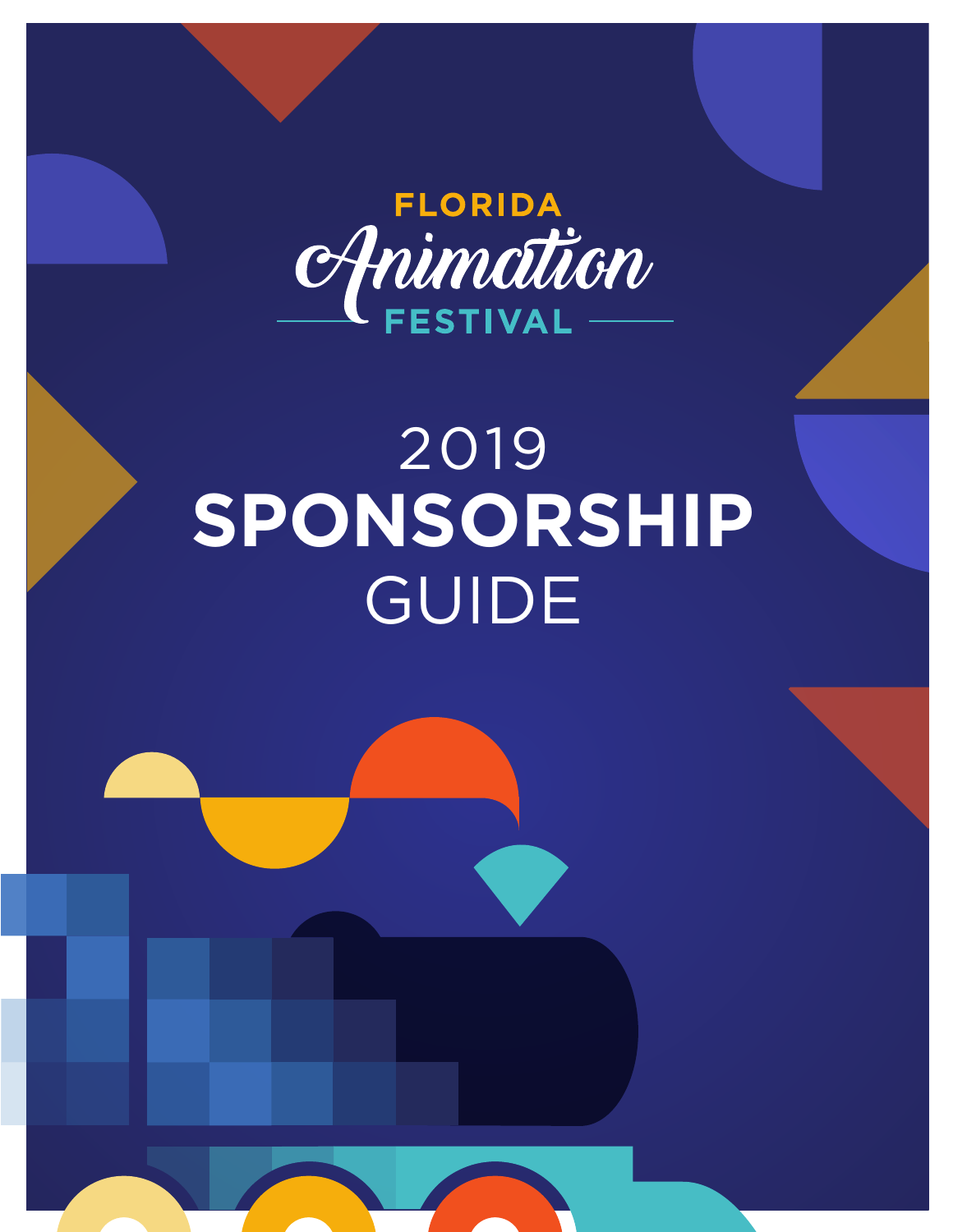# **Level One: Actor \$300**



**SPONSORSHIP OPPORTUNITIES**

#### **BENEFITS**

**Website Recognition**

#### **Logo Recognition:**

In the festival program

In the Tallahassee Film Society newsletter preceding the festival

### **Two VIP passes, which include:**

Up to two FAF canvas bags

Admission for two to the Animotion Social kickoff party

#### **Festival ticket discounts**

**Social media shoutout on Facebook, Twitter, and Instagram**

#### **Tallahassee Film Society sponsorship recognition**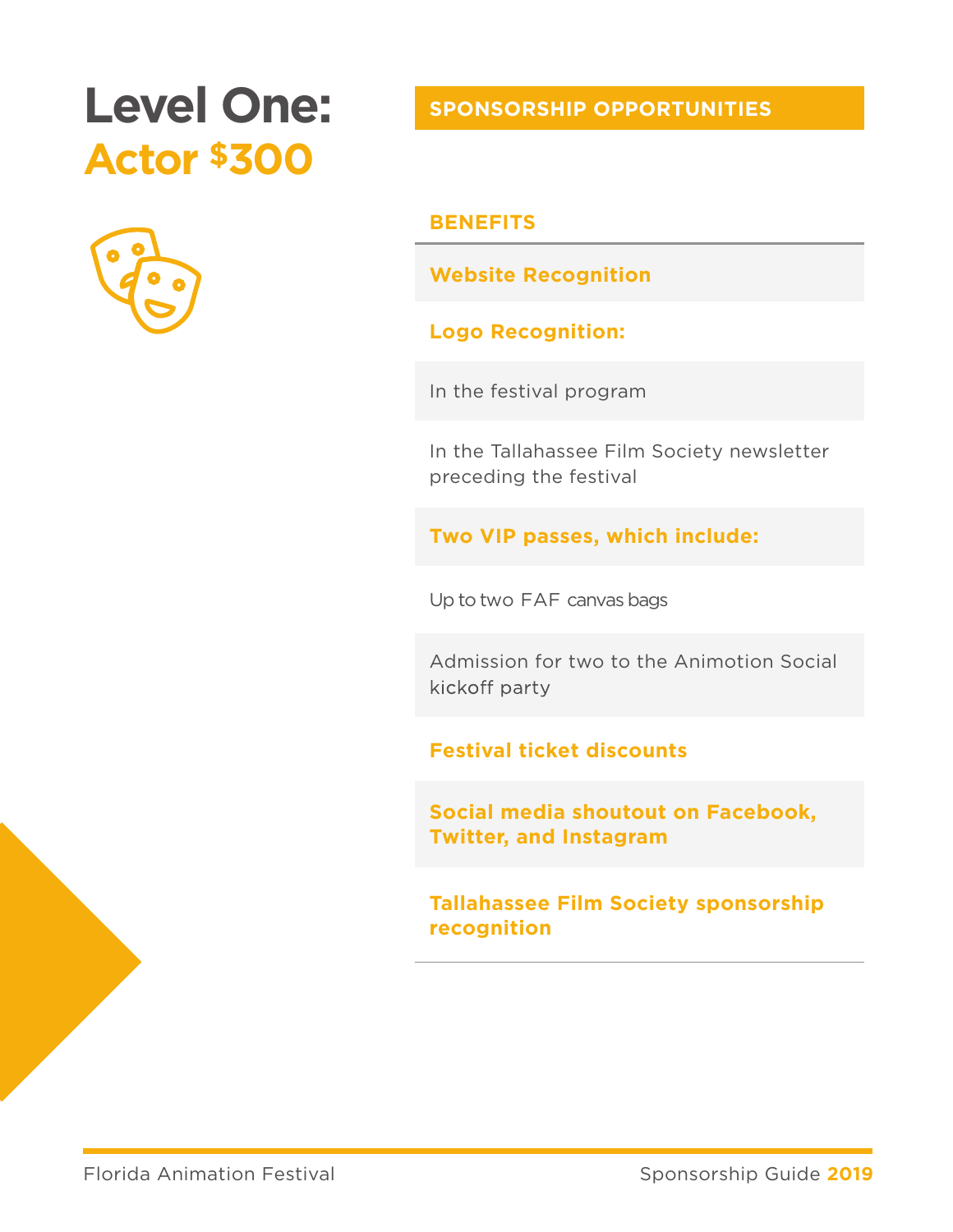# **Level Two: Director \$500**



## **SPONSORSHIP OPPORTUNITIES**

#### **BENEFITS**

**All Level 1 Benefits Plus...**

#### **Logo Recognition:**

On posters

In weekly Tallahassee Film Society newsletters leading up to the festival

At festival screenings and All Saints Cinema screenings leading up to the festival

#### **Half a page ad in the festival program**

**Four VIP passes, which include:**

Up to four FAF canvas bags

Admission for four to the Animotion Social kickoff party

The option to reserve seating

**Recognition in e-blasts**

**Verbal acknowledgement at screenings**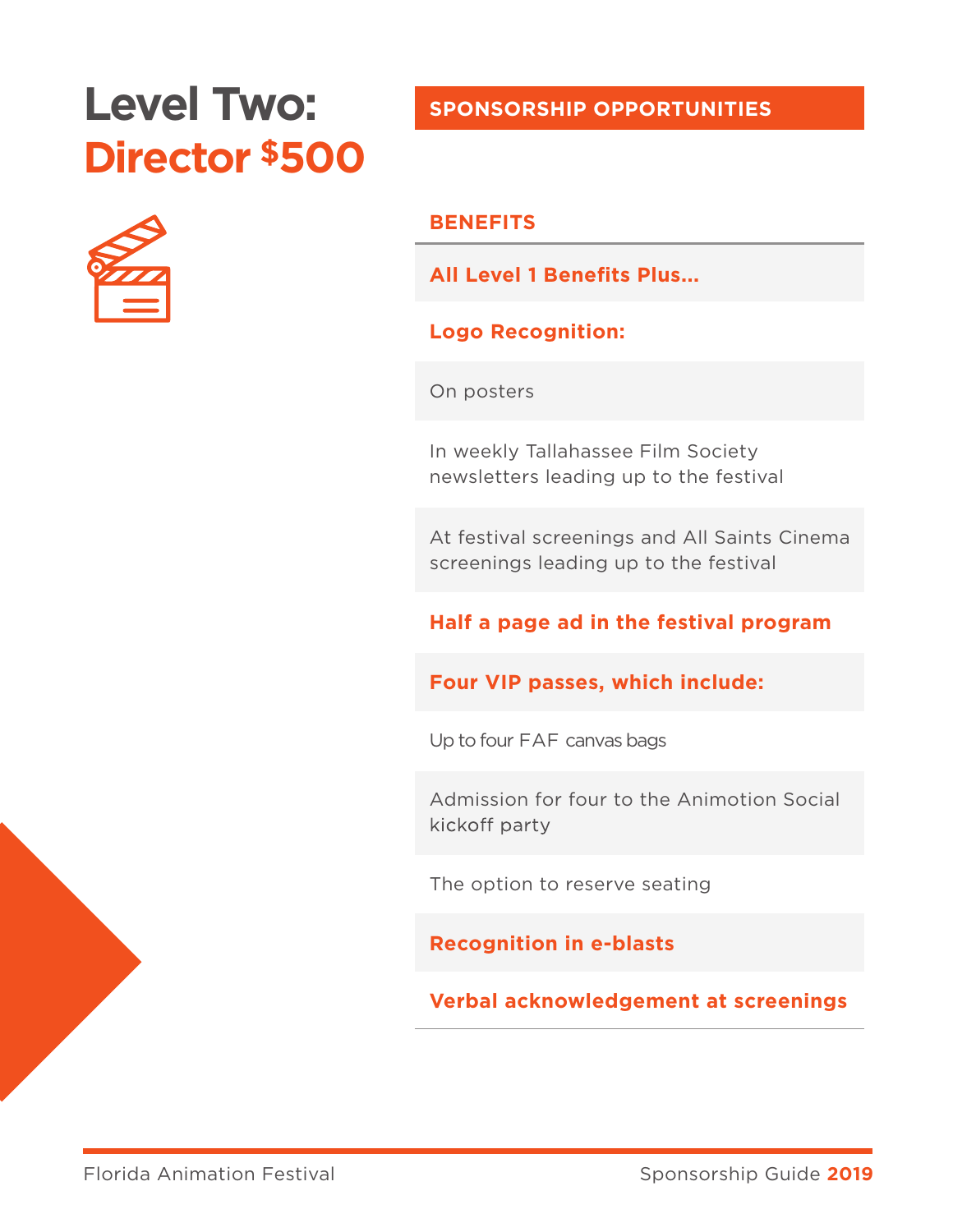# **Level Three: Producer \$1,000**



**SPONSORSHIP OPPORTUNITIES**

#### **BENEFITS**

**All Level 1 and 2 Benefits Plus...**

#### **Logo Recognition:**

On tickets/lanyards

On the festival trailer

**Full page ad in the festival program**

### **Eight VIP passes, which include:**

Up to eight FAF canvas bags

Admission for eight to the Animotion Social kickoff party

The option to reserve seating

#### **The opportunity to introduce a film during the festival**